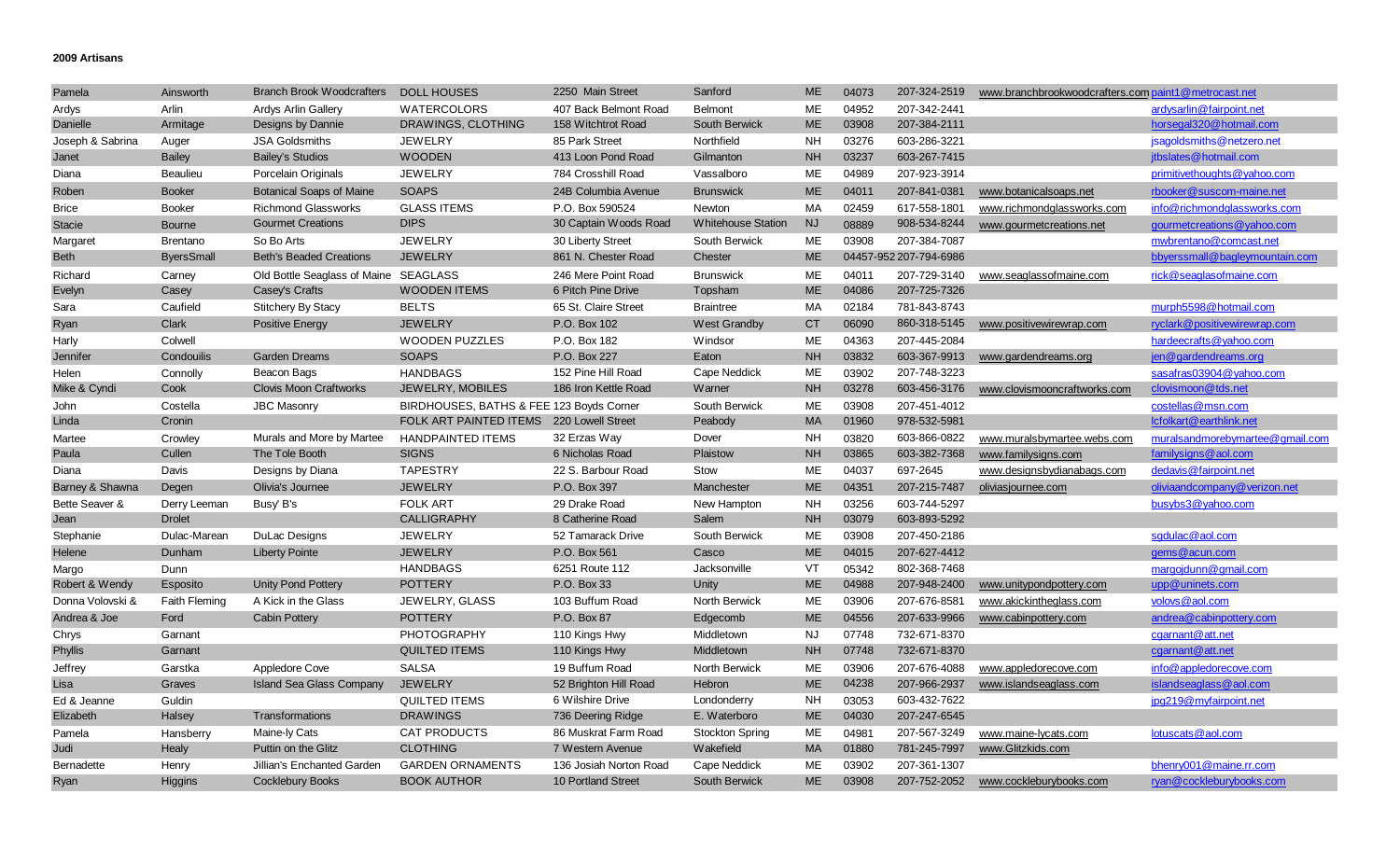| Debi               | Hitter              | Ms. Sticks                        | <b>WALKING STICKS</b>                                             | 7 Short Street                        | Castleton         | NY        | 12033 |                            | 678-777-4333 www.mssticks.com  | mssticks@hotmail.com             |
|--------------------|---------------------|-----------------------------------|-------------------------------------------------------------------|---------------------------------------|-------------------|-----------|-------|----------------------------|--------------------------------|----------------------------------|
| Leona              | Hosack              | <b>Silhouette Portrait Artist</b> | <b>PORTRAITS</b>                                                  | 110 Norton Street                     | South Berwick     | <b>ME</b> | 03908 | 207-384-8523               |                                | leonahosack@yahoo.com            |
| Jennifer           | Houghton            | The Little Hat Company            | <b>CHILDREN'S HATS</b>                                            | 436 Main Street                       | South Berwick     | ME        | 03908 | 207-384-8310               | www.thelittlehatcompany.com    | jen@thelittlehatcompany.com      |
| Veronica           | Howley              | Celebrations                      | <b>WOODEN ITEMS</b>                                               | 70 Reservoir Street                   | <b>Boylston</b>   | <b>MA</b> | 01505 | 508-869-6486               |                                | vhowley82@hotmail.com            |
| William            | Hutton              | Westminister Whimsey              | DIPS/POTTERY                                                      | 96 South Dondero Road                 | Chelsea           | <b>ME</b> | 04330 | 978-376-9523               | www.westministerwhimsey.com    | thedipman@aol.com                |
| Marvin             | Jacobs              | <b>MH Jacobs Gallery</b>          | <b>WATERCOLORS</b>                                                | 407 Back Belmont Road                 | <b>Belmont</b>    | <b>ME</b> | 04952 | 207-342-2441               |                                | mjacobs@fairpoint.net            |
| Fred               | Jakubiec            | <b>Birdhouse Accents</b>          | <b>BIRDHOUSES</b>                                                 | 100 Winterbourne Lane                 | Canton            | <b>CT</b> | 06019 | 860-693-1812               | www.birdhouseaccents.com       | birdhouseaccents@yahoo.com       |
| Gretchen           | Joy                 | All Dolled Up                     | AMERICAN GIRL DOLL DRES 51 Pond Street                            |                                       | Newburyport       | <b>MA</b> | 01950 | 978-462-0359               |                                | gsjoy@hotmail.com                |
| Lawrence           | Kaplowitz           |                                   | LEATHER                                                           | 96 Deerfield Road                     | Sharon            | MA        | 02067 | 781-784-3620               |                                | redkap@mindspring.com            |
| Janiece            | Kashgagian          | <b>JKL Jewelry Designs</b>        | <b>JEWELRY</b>                                                    | 76 Ridge Road                         | Halifax           | <b>MA</b> | 02338 | 781-293-4231               |                                | jkljewelry@comcast.net           |
| Gay                | Lakin               | The Jelly Makers Daughter         | <b>JAMS</b>                                                       | 5 Ox Point Drive                      | Kittery           | ME        | 03904 | 439-4139                   | www.thejellymakersdaughter.com | gaylakin@aol.com                 |
| Genevieve          | Levin               | ReMarkable Blackbird              | <b>HENNA</b>                                                      | 26 Shore Road                         | Gray              | <b>ME</b> | 04039 | 207-657-4131               | www.remarkableblackbird.com    | nev@remarkableblackbird.com      |
| Marcia             | Livada              | Pea Pods                          | <b>SCARFS</b>                                                     | 997 Shore Road                        | Cape Elilzabeth   | ME        | 04107 | 207-712-3231               | www.peapodsfashion.com         | peapods@maine.rr.com             |
| <b>Boren</b>       | Lon                 | Bodemi, LLC                       | <b>CLOTHING</b>                                                   | 9 Pond View Drive                     | Scarborough       | <b>ME</b> | 04074 | 207-408-7118               | www.bodemi.com                 | in@bodemi.com                    |
| Nancy McElrath &   | Lynn Anderson       | The Country Shelf                 | <b>WOODEN ITEMS</b>                                               | 594 Main Street                       | Hampstead         | <b>NH</b> | 03841 | 603-329-4442               | www.countryshelfgifts.com      | countryshelf@myfairpoint.net     |
| Deborah            | <b>MacFail</b>      | Deborah MacFail Designs           | <b>JEWELRY</b>                                                    | 1662 Comm. Ave                        | <b>Brighton</b>   | <b>MA</b> | 02135 | 617-699-9250               |                                | dmacfail@hotmail.com             |
| Barbara            | MacKenzie           | Propose a Toast                   | <b>PAINTING</b>                                                   | 20 MacKenzie Lane                     | <b>Berwick</b>    | ME        | 03901 | 207-698-5515               |                                | themacks@localnet.com            |
| Gerri              | Mains               | <b>Stained Galls by Gerri</b>     | <b>STAINED GLASS</b>                                              | P.O. Box 73                           | Rockwood          | <b>ME</b> | 04478 | 207-534-7301               |                                | gfmains@myfairpoint.net          |
| Katherine          | Martin              | Sheep Shed Bears                  | <b>TEDDY BEARS</b>                                                | P.O. Box 1683, #561 Route 1West Dover |                   | VT        | 05356 | 802-464-5958               |                                | bears561@sover.net               |
| Kathleen           | Masterson           | Kem Designs                       | <b>JEWERY</b>                                                     | 100 Alston Avenue                     | Eastham           | <b>MA</b> | 02642 | 508-241-4630               |                                | redkem@comcast.net               |
| Gene               | Matras              |                                   | INK DRAWINGS BY GENE M/821 Catamount Road                         |                                       | Pittsfield        | <b>NH</b> | 03253 | 603-435-8214               | www.genematras.com             | matras71220@metrocast.net        |
| <b>Bill</b>        | Merrill             | <b>UDOGU</b>                      | <b>DOG LEASHES</b>                                                | 614 Nashua Street, #58                | Milford           | <b>NH</b> | 03055 | 727-861-3899               | www.udogu.com                  |                                  |
| Tim                | Michaud             | TJ Michaud's                      | LAMINATED POSTER MAZES 142 Meadow Cross Road                      |                                       | Topsham           | ME        | 04086 | 207-725-5030               | www.tjmichauds.com             | timichauds@suscom-maine.net      |
| Gail               | Miller              | <b>Miller Designs</b>             | <b>JEWELRY</b>                                                    | 36 Fenderson Road                     | Chebeague Island  | <b>ME</b> | 04017 | 846-4369                   | www.gailmillerdesigns.com      | millerdesi@chebeague.net         |
| Syd                | Milliken            | <b>Malabar Glass</b>              | <b>FUSED GLASS</b>                                                | P.O. Box 209, 2655 County F Eastham   |                   | МA        | 02642 | 508-240-3976               | www.malabarglass.com           | malabarglass@yahoo.com           |
| Fumihiko           | Mochizuki           | <b>Fullmoon Studio Clayworks</b>  | POTTERY                                                           | 4 Liberty Street                      | Merrimac          | <b>MA</b> |       | 01860-151 978-346-0008     |                                | mochizuki fumihiko@yahoo.com     |
| Roger              | Morin               | <b>RL Morin, Artist</b>           | WATERCOLOR                                                        | 199 Emery's Bridge Road               | South Berwick     | ME        | 03908 | 384-8327                   | www.rlmorin.com                |                                  |
| Debra              | Morningstar         |                                   | <b>PEWTER</b>                                                     | 717 Washington Street                 | Claremont         | <b>NH</b> | 03743 | 603-543-3750               |                                |                                  |
| Cathy              | Murphy              | <b>Lively Accents</b>             | <b>JEWELRY</b>                                                    | 146 Hemingway Road                    | Norway            | ME        | 04268 | 207-743-0360               | www.livelyaccents.com          | livelyaccents@yahoo.com          |
| Cindy Pinyard &    | <b>Nancy Murray</b> | C.I.N.                            | <b>STONEWARE</b>                                                  | P.O. Box 150                          | West Peterborough | <b>NH</b> | 03468 | 603-924-9787, 603-924-9760 |                                | cinpin@msn.com, neckart07@comcas |
| Marge              | Newton              |                                   | <b>CLOTHING</b>                                                   | 22 Leah Circle                        | Methuen           | МA        | 01844 | 978-682-1015               |                                |                                  |
| Carolyn            | Nichols             | <b>Bejewel Me</b>                 | <b>JEWELRY</b>                                                    | 402 Harpswell Road                    | <b>Brunswick</b>  | <b>ME</b> | 04011 | 207-841-4731               |                                | cnichols@rsu1.org                |
| Elaine             | O'Donal             | <b>Tatted Webs</b>                | <b>TATTED LACE</b>                                                | 213 Burnham Road                      | Gorham            | ME        | 04038 | 207-839-4676               | www.tattedwebs.com             | eyetat@aol.com                   |
| Charles            | Ouillette           | <b>Fields of Dreams Soaps</b>     | <b>SOAPS</b>                                                      | <b>7 Kimball Drive</b>                | Scarborough       | <b>ME</b> | 04074 | 207-883-9474               |                                | couilet1@maine.rr.com            |
| Kim & Guy          | Pilla               | <b>Mainely Gems</b>               | <b>JEWELRY</b>                                                    | 186 Mountain View Road                | Fryburg           | ME        | 04037 | 207-935-7922               | www.mainelygems.com            | gemstones@mainelygems.com        |
| Laurie             | Pizzo               | <b>Towels to Aprons</b>           | <b>APRONS</b>                                                     | P.O. Box 59                           | Abbot             | <b>ME</b> | 04406 | 207-876-2709               | www.towels2aprons.com          | lplimited@midmaine.com           |
| Chuck              | Poirier             |                                   | <b>WOODEN ITEMS</b>                                               | 152 York Woods Road                   | South Berwick     | ME        | 03908 | 207-384-2250               |                                | yorkwoods@comcast.net            |
| Mario & France     | Poulin              | Crafts by Fran                    | DRY BOARDS                                                        | 90 Serenitas Lane                     | Goffstown         | <b>NH</b> | 03045 | 603-497-3356               |                                | messagcntr@yahoo.com             |
| Jana               | Prosser             | Gypsy Moose Glass Studio          | <b>HANDBLOWN GLASS</b>                                            | 20 Williamsbrook Road                 | Gouldsboro        | ME        | 04067 | 207-963-2674               | www.gypsymoose.com             | gypsymoose@live.com              |
| Robbin             | Ray                 | Sea Me Designs                    | <b>ROCK ART</b>                                                   | 12 Commercial Street                  | Kittery           | <b>ME</b> | 03904 | 617-794-3975               |                                | rmcrray@yahoo.com                |
| <b>Butch</b>       | Richardson          | <b>Whitetail Crossing</b>         | <b>WOODEN SIGNS</b>                                               | 35 Ridlon Road                        | <b>Berwick</b>    | ME        | 03901 | 603-781-8928               |                                | whitetailcrossing@comcast.net    |
| Howard & Donna     | <b>Risley</b>       |                                   | American Doll Fashion Boutiqu AMERICAN GIRL CLOTHING 26 Lake Road |                                       | Levant            | <b>ME</b> | 04456 | 207-884-7208               |                                | risleyh@yahoo.com                |
| Roxanne & Kristine | Roberge             | Glasstone                         | <b>JEWELRY</b>                                                    | P.O. Box 453                          | South Berwick     | ME        | 03908 | 207-384-8484               | www.glasstonejewelry.com       | glasstone@comcast.net            |
| Beth               | Russo               | Beth Russo Jewelry                | <b>JEWELRY</b>                                                    | 20 Chapel Street                      | Newburyport       | MA        | 01950 | 978-358-7908               | www.bethrusso.com              | beth@bethrusso.com               |